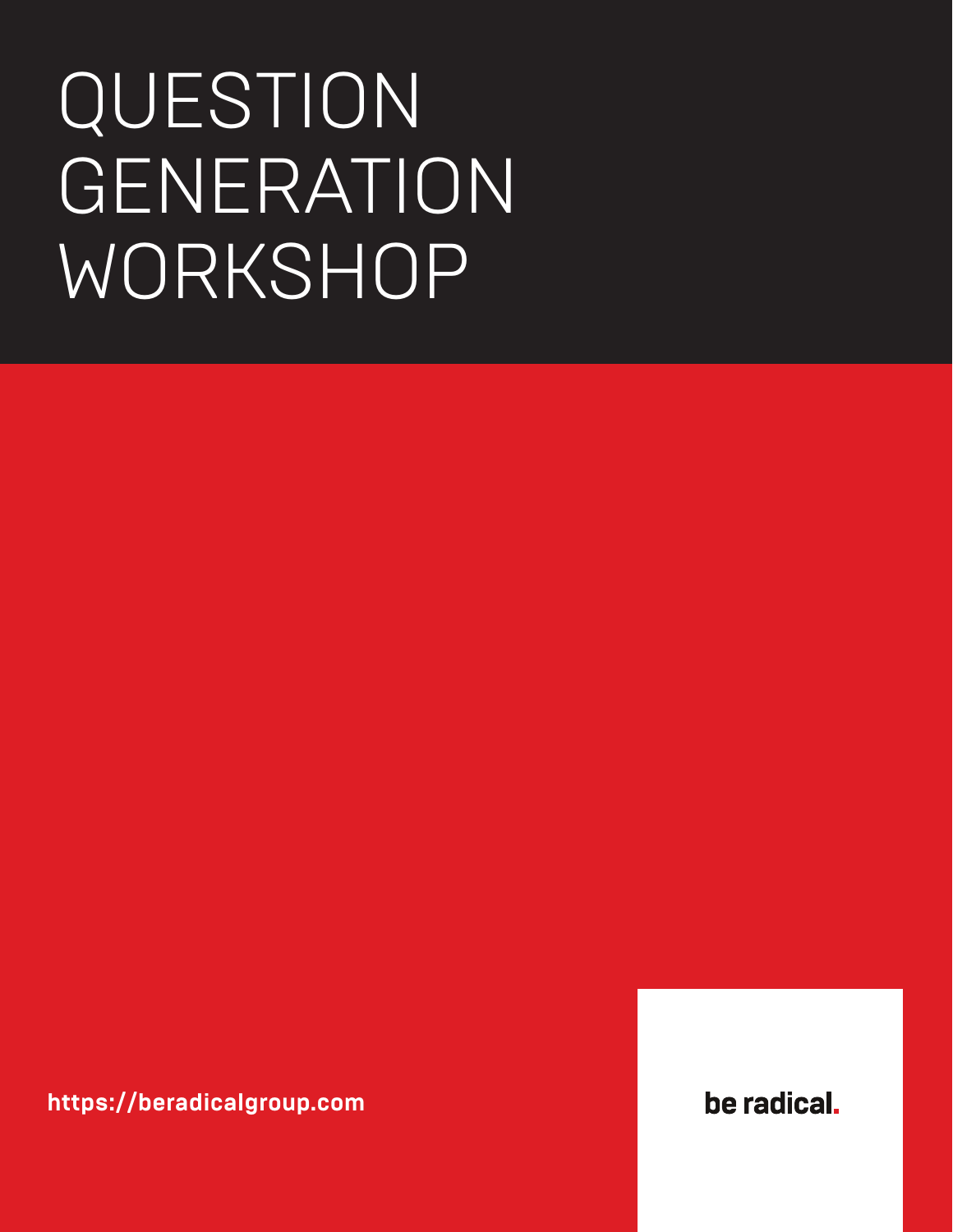# be radical.

We recommend allotting about 90 minutes for the workshop and running it with Zoom breakouts and Google docs.

#### Step 0 (pre-workshop):

## Identify a Question Theme or Focus

Before convening your group, identify a theme or focus that will help participants understand the scope of the workshop and focus their creative inquiry on an area relevant to current/future concerns and objectives. We've found it useful to frame the theme as a problem statement. E.g., "Our leaders are struggling to engage and motivate teams in a digital work environment."

#### Step 1:

## Generate Questions

Split your group into subgroups of 4-6, small enough so that everyone will be able to easily contribute and be heard. Ask each subgroup to designate a notetaker who will record all questions in a shared/collaborative document. If there's a particularly dominant voice in a subgroup, consider volunteering that individual as the notetaker to keep them busy listening rather than doing all the talking. ;)

Send to breakouts and give the groups 12-15 minutes to generate questions related to the theme. They are simply to generate and record at this point. No discussion, no debate, no attempts to answer these compelling questions as they arise. Don't be afraid to allot a generous block of time here: The richest questions are often asked after all of the obvious, expected questions have already been voiced.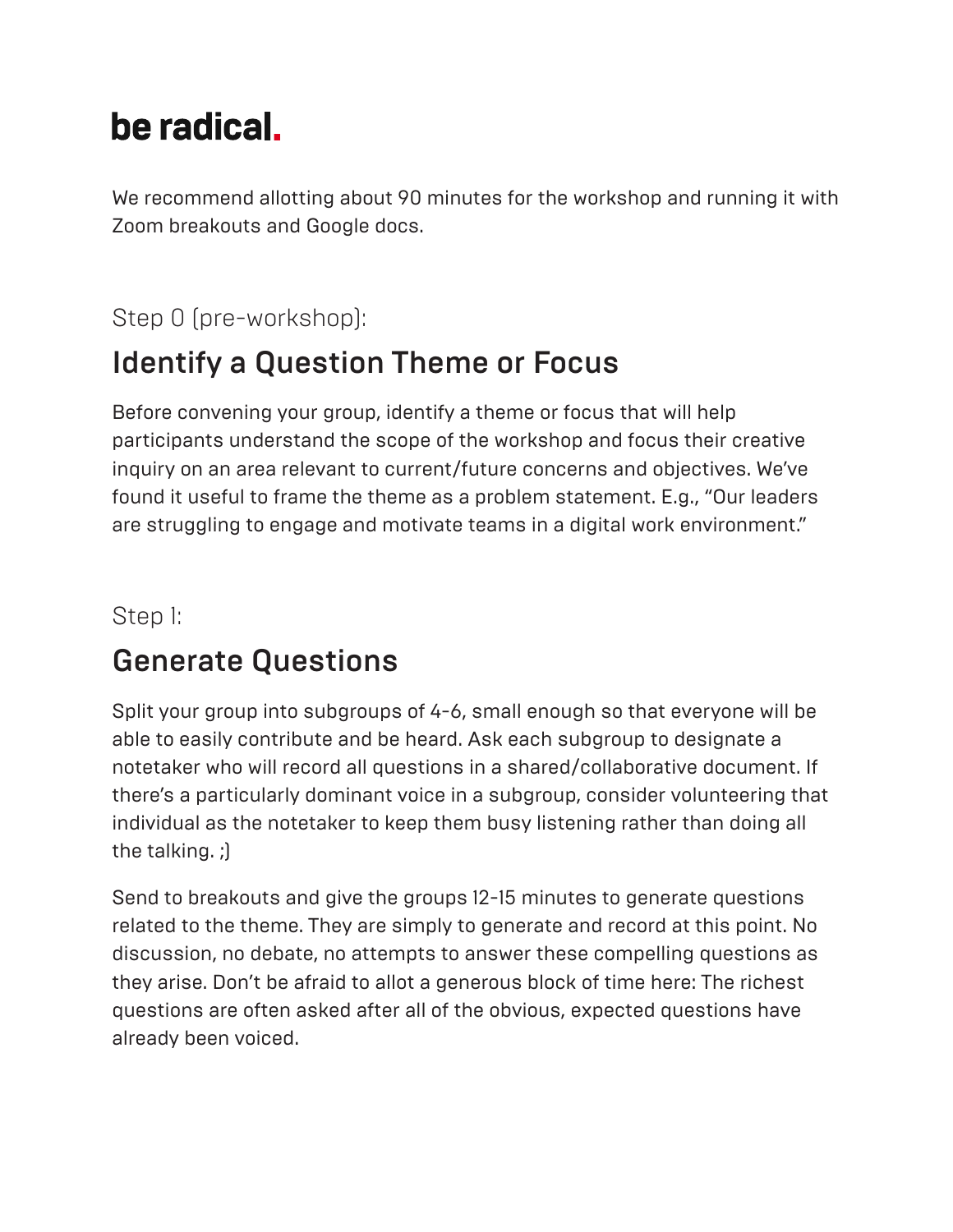# be radical.

Step 2:

## Refine Questions

Allow nearly as much time for this step as the previous one (12-15 minutes) for the subgroups to revisit and refine questions to make them more interesting, more focused, deeper, or richer. Consider opening any closed questions (yes/no) and vice versa. Begin to notice which questions feel most compelling or most important.

This is where the genius of collaboration emerges. We often find that our own questions are improved by a colleague's tweak or slight reframe and that we might be able to similarly enrich questions that didn't originally occur to us.

#### Step 3:

## Prioritize Questions

Give the subgroups 10 minutes to review their refined questions and identify their favorites. Ask each subgroup to select 2 or 3 top questions and to choose a spokesperson who will share with the larger group in the next round.

We like to prioritize the questions that we feel most excited to discuss or debate at this point. One facilitator we know instructs participants to choose a most compelling question ("Which are you most eager to explore?"), a most urgent question ("Which feels most important to explore immediately?"), and a most surprising question ("Which would have been least likely to cross your mind before today?").